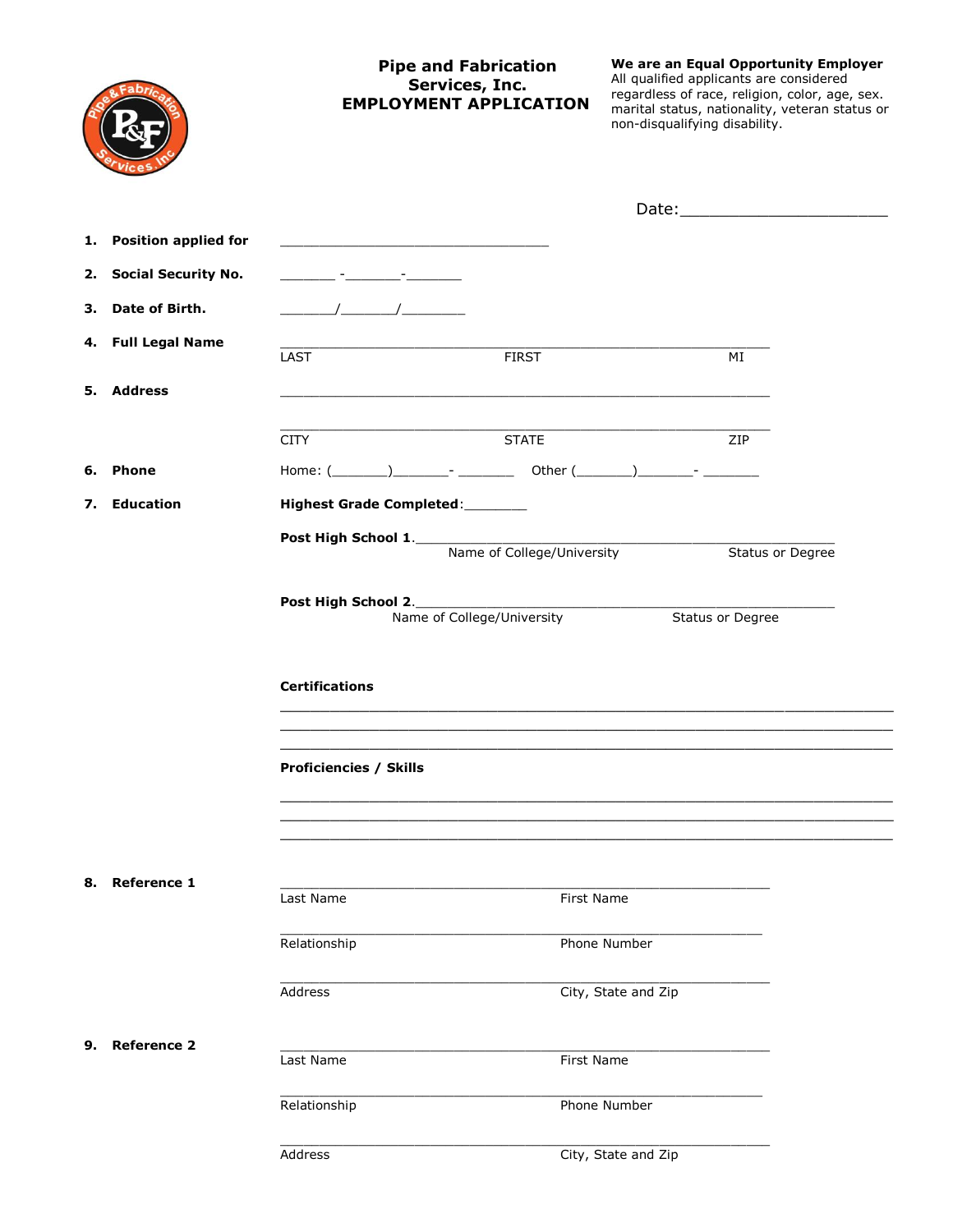**10. Work Experience:** List jobs beginning with your present or most recent employer.

|                   | <b>Duties:</b>                        |  |
|-------------------|---------------------------------------|--|
|                   |                                       |  |
|                   |                                       |  |
|                   |                                       |  |
| <b>Leave Date</b> | <b>Reason for Leaving:</b>            |  |
|                   |                                       |  |
|                   | <b>Hire Date</b><br><b>Salary End</b> |  |

| <b>Employer</b>     |                   |                   | <b>Duties:</b>             |  |
|---------------------|-------------------|-------------------|----------------------------|--|
| <b>Job Title</b>    |                   |                   |                            |  |
| <b>Address</b>      |                   |                   |                            |  |
| Phone               |                   |                   |                            |  |
| <b>Tenure Years</b> | <b>Hire Date</b>  | <b>Leave Date</b> | <b>Reason for Leaving:</b> |  |
| <b>Salary Start</b> | <b>Salary End</b> |                   |                            |  |

| <b>Employer</b>     |                   |                   | <b>Duties:</b>             |  |
|---------------------|-------------------|-------------------|----------------------------|--|
| <b>Job Title</b>    |                   |                   |                            |  |
| <b>Address</b>      |                   |                   |                            |  |
| Phone               |                   |                   |                            |  |
| <b>Tenure Years</b> | <b>Hire Date</b>  | <b>Leave Date</b> | <b>Reason for Leaving:</b> |  |
| <b>Salary Start</b> | <b>Salary End</b> |                   |                            |  |